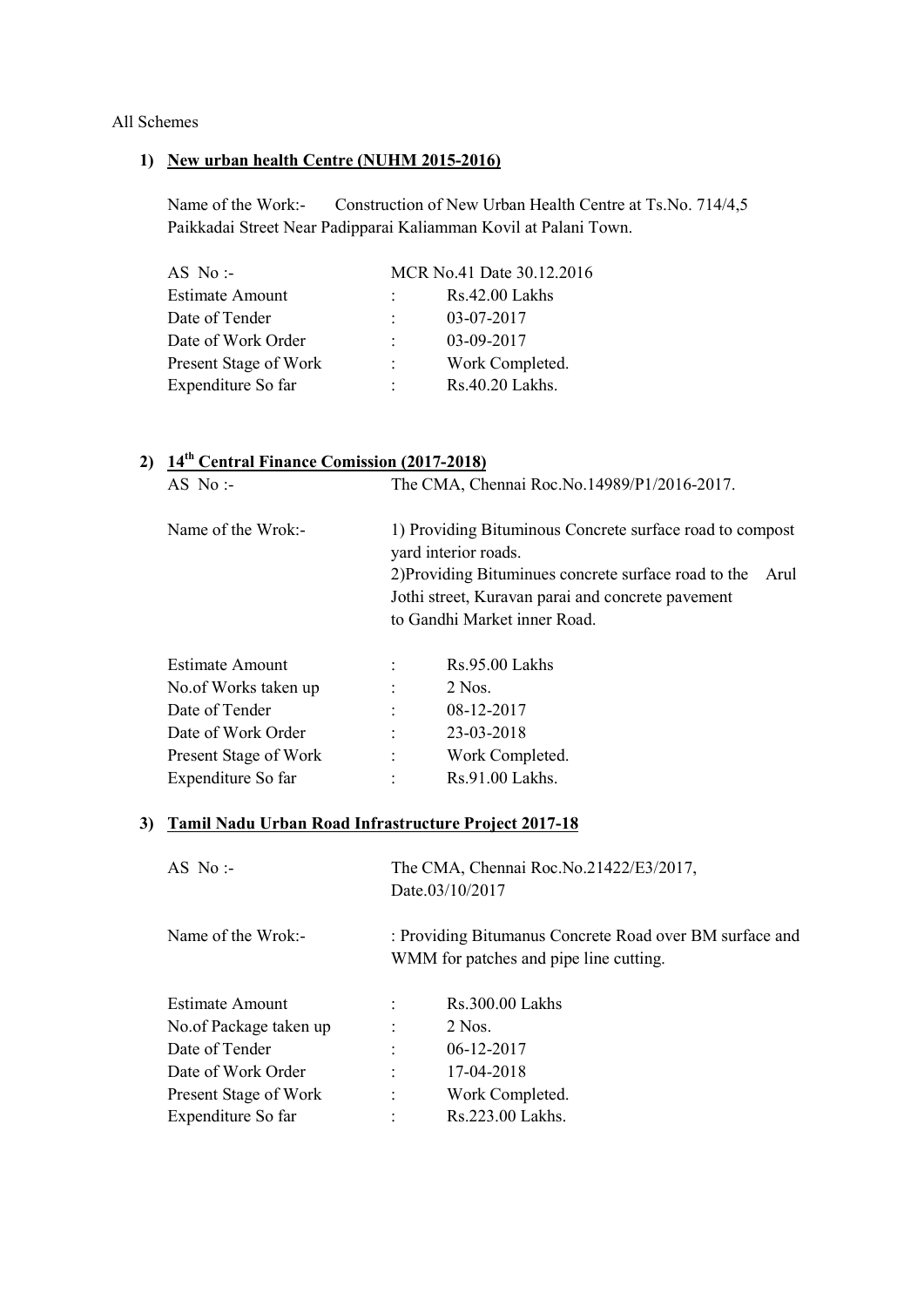## 4) Tamil Nadu Urban Road Infrastructure Project 2018-19

| AS No:                     |                | The CMA, Chennai Roc. No. 12981/E1/2018,<br>Date.27/06/2018                                       |
|----------------------------|----------------|---------------------------------------------------------------------------------------------------|
| Name of the Wrok:-         |                | : Providing Bitumanus Concrete Road over BM surface and<br>WMM for patches and pipe line cutting. |
| Estimate Amount            | $\ddot{\cdot}$ | Rs.700.00 Lakhs                                                                                   |
| No.of Package taken up     | $\ddot{\cdot}$ | 4 Nos.                                                                                            |
| Date of Tender             | $\ddot{\cdot}$ | 10-09-2018                                                                                        |
| Date of Work Order         | $\ddot{\cdot}$ | $07-02-2019$                                                                                      |
| Present Stage of Work      | $\ddot{\cdot}$ | 1 Package Completed, 3 work in                                                                    |
| ProgressExpenditure So far | $\ddot{\cdot}$ | Rs.137.00 Lakhs.                                                                                  |

## 5) Swachh Bharat Mission 2018-19 (BIO- MINING)

| Name of the Wrok:-            | : Removal of the legacy waste of 90000 cu, m through Bio<br>Mining process to Reclaim the existing dump yard located<br>at Periyapa Nagar, Compost yard. |                                                           |
|-------------------------------|----------------------------------------------------------------------------------------------------------------------------------------------------------|-----------------------------------------------------------|
| AS No:                        |                                                                                                                                                          | The CMA, Chennai Roc.No.22866/P3/2018,<br>Date.23/08/2018 |
| 1) Estimate Amount            |                                                                                                                                                          | Rs.592.00 Lakhs                                           |
| 2) Date of Tender             |                                                                                                                                                          | 12-10-2018                                                |
| 3) Date of Work Order         | $\ddot{\cdot}$                                                                                                                                           | 30-10-2018                                                |
| 4) Present Stage of Work      | $\ddot{\phantom{a}}$                                                                                                                                     | Heep Formation work in Progress.                          |
| 5) ProgressExpenditure So far | $\ddot{\cdot}$                                                                                                                                           | Nil.                                                      |

# 6) Swachh Bharat Mission 2018-2019 (Bov  $7<sup>th</sup>$  and  $8<sup>th</sup>$  SHPC)

|                               |                                                             | : Purchase of Battery Operated Vehicle 7 <sup>th</sup> shpc 20 nos and<br>$8th$ shpc 17 nos Total-37 nos. |  |  |
|-------------------------------|-------------------------------------------------------------|-----------------------------------------------------------------------------------------------------------|--|--|
| AS No:-                       | The CMA, Chennai Roc. No. 22866/P3/2018,<br>Date.23/08/2018 |                                                                                                           |  |  |
|                               |                                                             | The CMA, Chennai Roc.No.38984/P1/2019,                                                                    |  |  |
|                               |                                                             | Date.11/01/2019                                                                                           |  |  |
| 1) Estimate Amount            |                                                             | $Rs.36.00$ Lakhs                                                                                          |  |  |
|                               |                                                             | $Rs.30.60$ Lakhs                                                                                          |  |  |
| 2) Date of Tender             | $\ddot{\phantom{0}}$                                        | 10-09-2018, 14-02-2019                                                                                    |  |  |
| 3) Date of Work Order         |                                                             | 31-12-2018,18-02-2018                                                                                     |  |  |
| 4) Present Stage of Work      | $\ddot{\phantom{a}}$                                        | $20+17=37$ of vehicle received.                                                                           |  |  |
| 5) ProgressExpenditure So far | $\cdot$ :                                                   | $31.63 + 27.47 = 59.10$                                                                                   |  |  |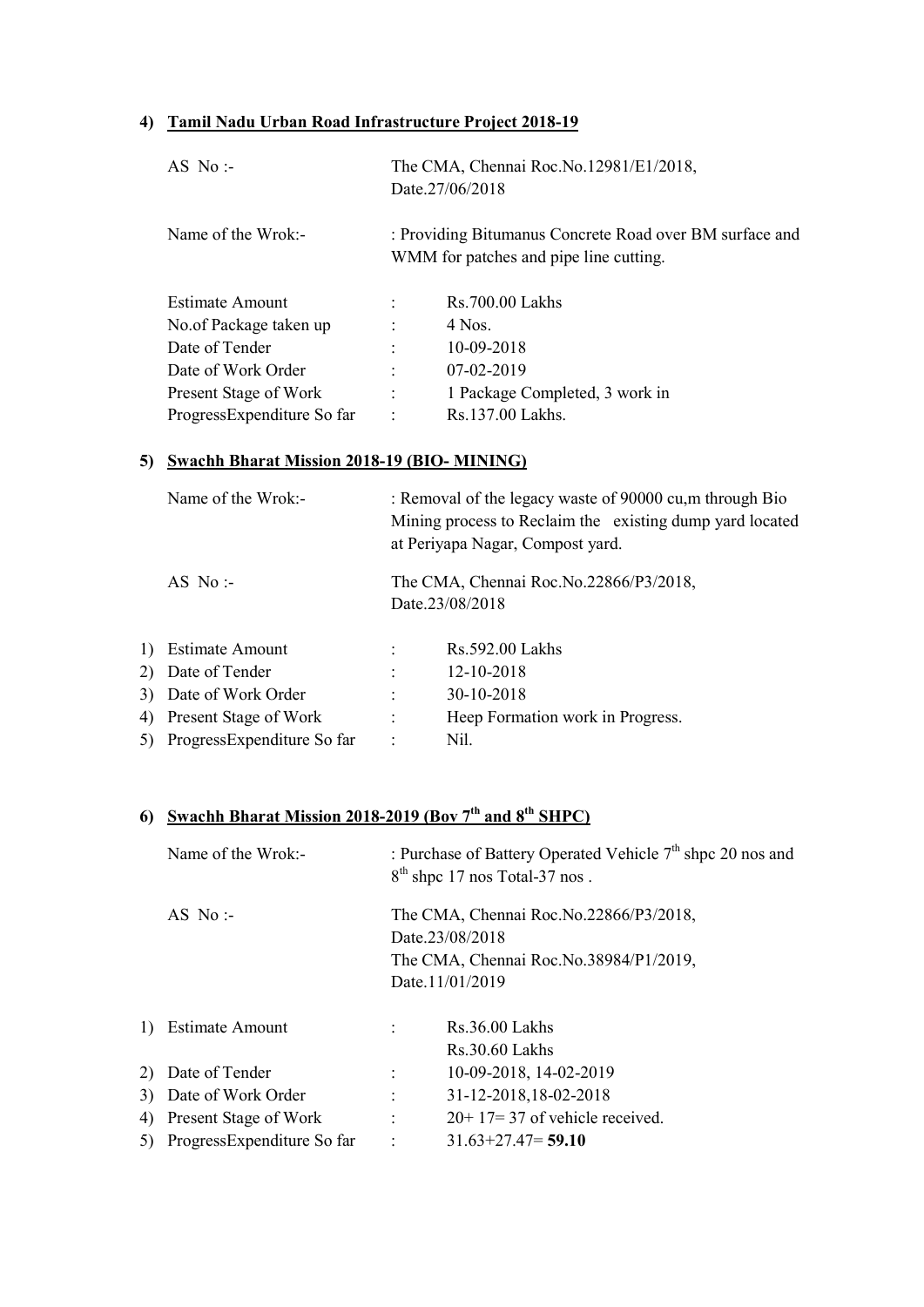# 7) Swachh Bharat Mission 2018-2019 (LCV  $7<sup>th</sup>$  and  $8<sup>th</sup>$  SHPC)

|    | Name of the Wrok:-            |                      | : Purchase of Light Commercial Vehicle 7 <sup>th</sup> shpc 5 nos and<br>$8th$ shpc 2 nos Total-7 nos. |
|----|-------------------------------|----------------------|--------------------------------------------------------------------------------------------------------|
|    | AS No:-                       |                      | The CMA, Chennai Roc. No. 22866/P3/2018,<br>Date.23/08/2018                                            |
|    |                               |                      | The CMA, Chennai Roc. No. 38984/P1/2019,                                                               |
|    |                               |                      |                                                                                                        |
|    |                               |                      | Date.11/01/2019                                                                                        |
|    | 1) Estimate Amount            |                      | Rs.28.00 Lakhs                                                                                         |
|    |                               |                      | $Rs.11.20$ Lakhs                                                                                       |
|    | 2) Date of Tender             | $\ddot{\phantom{0}}$ | 12-10-2018, 14-02-2019                                                                                 |
|    | 3) Date of Work Order         |                      | 14-11-2018, 18-02-2018                                                                                 |
| 4) | Present Stage of Work         | $\ddot{\phantom{a}}$ | $5+2=7$ vehicle received.                                                                              |
|    | 5) ProgressExpenditure So far | $\cdot$              | $28.00+11.20=39.20$                                                                                    |
|    |                               |                      |                                                                                                        |

# 8) Swachh Bharat Mission 2018-2019 (RRC Centre) 8<sup>th</sup> SHPC

| Name of the Wrok:-       | : Constn.of resource recovery centre $\omega$ W. No4 Periyappa<br>nagar compost yard. |                                                           |
|--------------------------|---------------------------------------------------------------------------------------|-----------------------------------------------------------|
| AS No:-                  |                                                                                       | The CMA, Chennai Roc.No.38984/P1/2019,<br>Date.11/01/2019 |
| 1) Estimate Amount       |                                                                                       | Rs.18.00 Lakhs                                            |
| 2) Date of Tender        |                                                                                       | 14-02-2019                                                |
| 3) Date of Work Order    |                                                                                       | 18-02-2018                                                |
| 4) Present Stage of Work |                                                                                       | Work Completed.                                           |

# 5) ProgressExpenditure So far : Rs.17.00 Lakhs.

## 9) O & M Gap filling Fund 2017-2018 & 2018-2019

|    | Name of the Wrok:-            |                      | : Construction of Internal Plumbing in WSIS at Palani<br>Municipality. |  |  |  |
|----|-------------------------------|----------------------|------------------------------------------------------------------------|--|--|--|
|    | AS No:                        |                      | The CMA, Chennai Roc.No.15040/E2<br>Date.17/03/2018                    |  |  |  |
|    | 1) Estimate Amount            | $\ddot{\phantom{a}}$ | Rs.156.00 Lakhs                                                        |  |  |  |
|    | 2) Date of Tender             | $\ddot{\phantom{a}}$ | 16-10-2019                                                             |  |  |  |
|    | 3) Date of Work Order         | $\ddot{\cdot}$       | 20-10-2019                                                             |  |  |  |
| 4) | Present Stage of Work         | $\ddot{\cdot}$       | Work in Progress.                                                      |  |  |  |
|    | 5) ProgressExpenditure So far | $\ddot{\cdot}$       | Nil                                                                    |  |  |  |